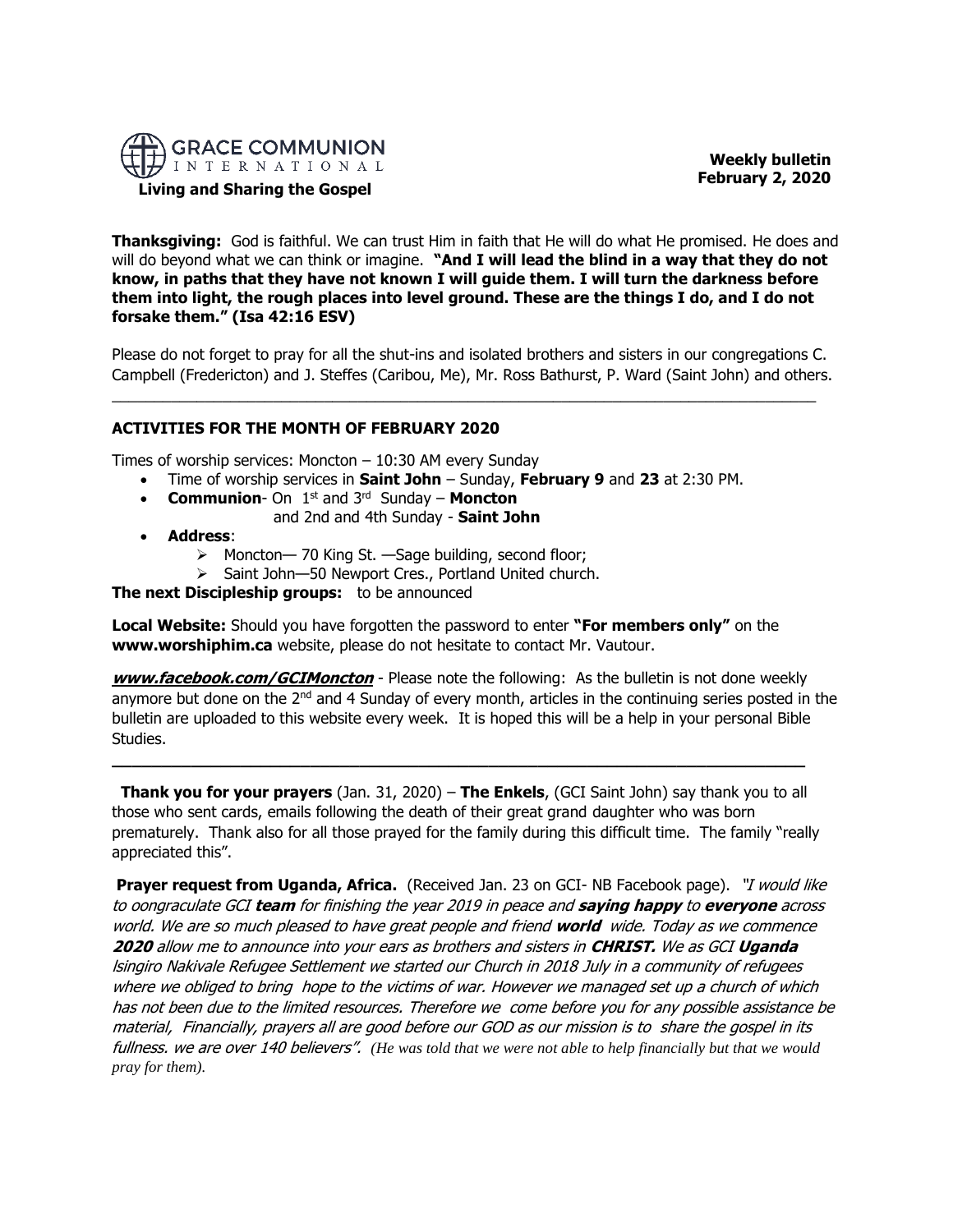Prayers for GCI across the world: that we will walk in God's will for us and that we will see, understand and participate in his work as He guides the leadership, Mr. Williams, GCI Director, Mr. Bill Hall, Canadian Director and all the others in leadership wherever they may be.

**Please pray for God's will to be done on earth as in heaven (Matt 6).** There are so many troubled spots in this world, too many to enumerate.

### \_\_\_\_\_\_\_\_\_\_\_\_\_\_\_\_\_\_\_\_\_\_\_\_\_\_\_\_\_\_\_\_\_\_\_\_\_\_\_\_\_\_\_\_\_\_\_\_\_\_\_\_\_\_\_\_\_\_\_\_\_\_\_\_\_\_\_\_\_\_\_\_\_\_\_\_\_\_\_\_\_\_\_\_\_ **Where do you turn when you are feeling hopeless?**

There have been a number of times in my life when I felt hopeless. The first time I remember was when I was 12 and two of my sisters were killed in a car accident. My family and I were in New York, miles from home, when this tragedy struck. I was shocked and confused and didn't know where to turn. It wasn't until we returned home and went back to church that I started healing as friends and church members surrounded our family with love and support.

Over the years I've lost three other siblings and both parents—and some of those losses gave me a sense of hopelessness, angst, fear and even anger. Other members of my immediate family went through the same sense of grief, and I was doing my best to provide comfort to them. It was my church family that gave me comfort and support and helped me through those feelings of hopelessness. Recently I faced a rather intensive surgery. This time, right alongside my immediate family, my church family stepped up and helped provide just what I needed.

This is what a church family is for—to give hope to people by continually keeping the source of our hope—Jesus—the center of the center. All of us go through periods of feeling hopeless. It may be something we are going through on a personal level, a corporate level, or even a national level. I clearly remember the churches being crowded the weeks after the US was attacked on 9/11. People felt vulnerable and confused and they went to the one place they believed gave reasons for the hope that is in us. That place was the church; there many cried for comfort, encouragement, and to have their hope restored.

We refer to churches as places of worship. Who do we worship? The One who gives us hope the hope of forgiveness, the hope of justification, the hope of being noticed, the hope of being included, the hope of something better than what we have right now. We also refer to churches as houses of prayer—where we seek relationship with Father, Son and Spirit, and with each other. Why do we seek that relationship? Because of hope. We hope that relationship provides answers to our deepest questions, provides peace that surpasses understanding, and provides love and acceptance.

In GCI, our emphasis is on healthy churches. Sadly, some churches don't give a message of hope. You are hardly greeted when you come through the door. The music doesn't lift or inspire because you've never even heard the songs. The sermon leaves you feeling a bit lost because you have no idea what it was about, or worse, you leave feeling guilty because the message made you feel you aren't good enough. Little is said about Jesus, the offertory seems to be center stage, and the place clears out as soon as the service ends. This is not a church focused on hope.

Healthy GCI churches are hospitals for people looking for spiritual help. They are centers of hope where people can find relationship, understanding, compassion, and the truth of a God who loves you just the way you are. They are lights on a hill, illuminating paths to Jesus, where those without hope can find what they need most.

In a healthy church worship planning is intentional and always keeps guests in mind. Greeters (hosts) are looking to connect with visitors. Sermons are inspirational because they are focused on Jesus and the good news of the Gospel. Building relationship is central to a healthy church's existence. In a healthy church hope is central and God is worshipped.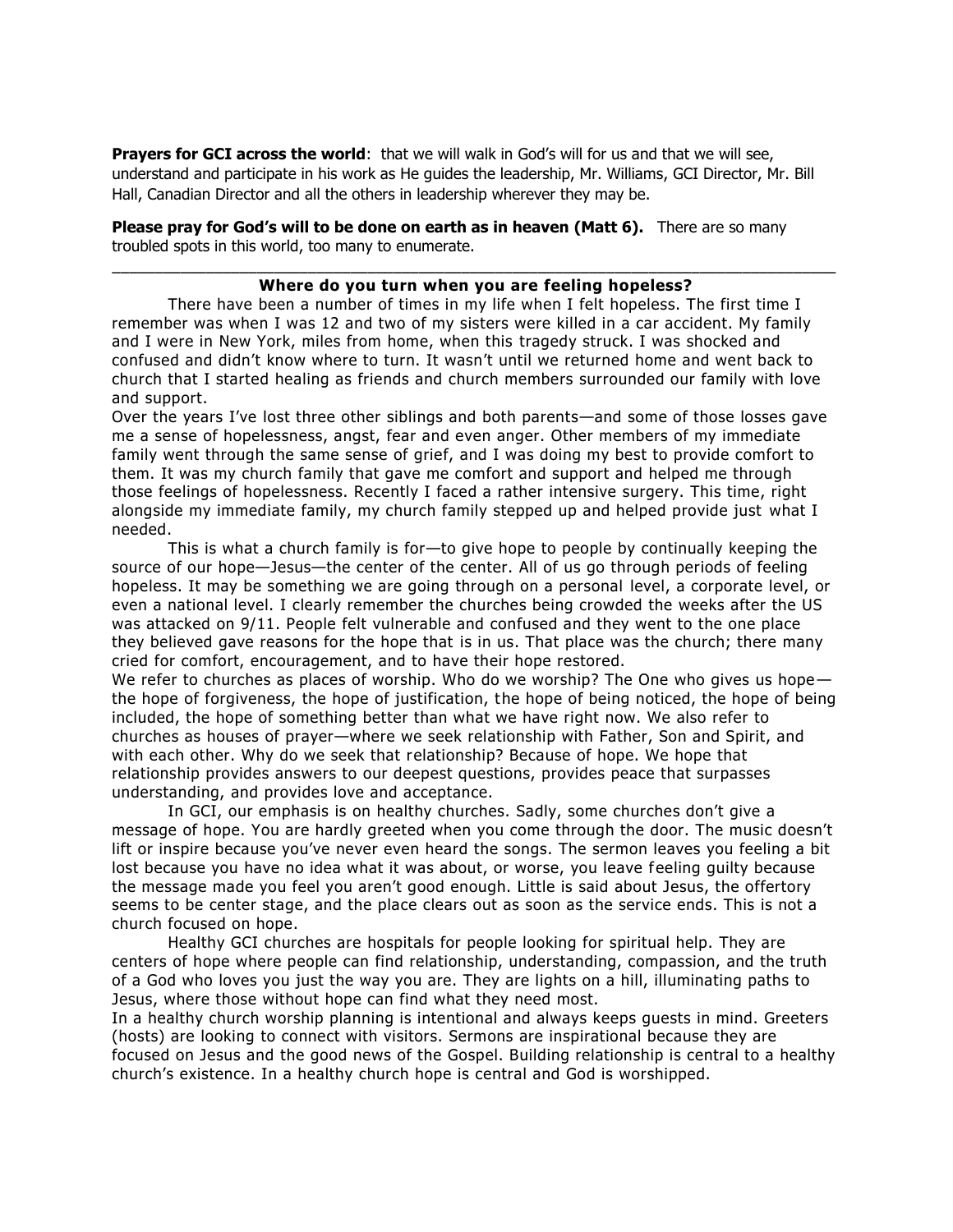Diving deeper into the Hope Avenue (venue) will be one of two themes for *Equipper* in 2020. Our second theme is to bring focus and clarity to the GCI Worship Calendar, where we acknowledge, through worship, preaching, and living, that Jesus is the center of the center. A healthy church is a church where hope is found. Let's be healthy churches. Rick Shallenberger

# \_\_\_\_\_\_\_\_\_\_\_\_\_\_\_\_\_\_\_\_\_\_\_\_\_\_\_\_\_\_\_\_\_\_\_\_\_\_\_\_\_\_\_\_\_\_\_\_\_\_\_\_\_\_\_\_\_\_\_\_\_\_\_\_\_\_\_\_\_\_\_\_\_\_\_\_\_\_ **The Message of Jesus: A Simple Matter of Trust**

(From https://www.gci.org/articles/a-simple-matter-of-trust/)

How can you be sure you are in the kingdom of God and not destined for the lake of fire? Many Christians worry that in the final analysis, they might not be counted among the children of God and will face their fate in the destruction of the lake that burns with fire and brimstone **[\(Revelation 20:8](https://biblia.com/bible/niv/Rev%2020.8)**).

What is the basis for such a worry? Personal sins, of course. Deep inside, we know how ugly and real our sins are and continue to be, and we fear that since God knows it too, there is no way he will "let us in" his kingdom. After all, we know that God is pure and holy, and that his kingdom is also pure and holy.

So where does that leave us? Well, since we are not "pure and holy," we figure it can only leave us on the outside looking in. We want to overcome. We struggle to overcome. We pray against our sins. We set our wills against our sins. But when all is said and done, we never do quite get rid of them. We are sinners, and as such, we keep on sinning.

"You can't play games with God," we are told. "Christ didn't die for you so you could keep right on sinning," we are warned. We listen to the Ten Points for Overcoming Sin sermons, the Five Rules for Ruling Your Emotions sermons, the Nine Keys for Healthy Happy Families sermons, the Seven Laws of Success sermons. On and on and on they come, the never-ending stream of "Get Your Life Straightened Out or Burn" messages.

We take notes feverishly, we pin them up on the fridge, we pray over them, we try and we try, yet, when the chips are down, we blow it, confronted once again with the stark truth that we are what we are, and what we are stinks. "Don't kid yourself," the little voice in the back of your mind whispers. "You're a loser. If you think God i s going to give anything good to you, you must be in dreamland, pal." So where does our loser life leave us with God? Why should he keep putting up with us? And why should he let us into his pure and holy kingdom?

# **Bad information**

Somewhere along the line, Christians have given other Christians bad information about how this kingdom of God thing works. The kind of thinking I have been talking about above does not come from the Bible. It comes from ugly rumors and twisted tales about God, making him out to be rather more like one of us than the way the Bible says he really is.

The Bible says God is on your side, even though you are a sinner. That's right. Even though you are a sinner. Don't ever forget this: Christ died for you while you were still a sinner **[\(Romans 5:8](https://biblia.com/bible/niv/Rom%205.8)**).

Contrary to what you may have heard and may have thought, the Bible is not primarily a rule book, though it does contain plenty of good instruction about how humans ought to live. No, the Bible is not first and foremost, as you may have heard, "God's instruction manual for humans," which if you don't heed and obey, God will hurl you kicking and screaming and gnashing your teeth into his supernatural furnace. Quite the contrary, t he Bible is good news, and it is good news for you just as it is for everybody who has ever lived —not merely good news if you straighten up, but pure and simple good news no matter what you have done or do or will do.

In Christ, God has chosen to reconcile nothing less than his whole creation to himself, and he didn't even ask your permission to do it (**[1 John 2:2;](https://biblia.com/bible/niv/1%20John%202.2) [John 12:32;](https://biblia.com/bible/niv/John%2012.32) [Romans 8:21;](https://biblia.com/bible/niv/Rom%208.21) [Colossians 1:20](https://biblia.com/bible/niv/Col%201.20)**). In personal terms, in Christ, God has reconciled you to himself, and he didn't e ven bother to check your credit first. You have been reconciled, like it or not, and the only question left is whether you will trust him that it is so, and enjoy it, and start seeing yourself the way you really are—the way God has made you in Christ—or just keep on seeing yourself the way you always have, through your own dirty, cracked and crooked lenses.

The Bible is the record of God's work of grace through which he has redeemed the world through his Son Jesus Christ (**[Luke 24:45-47](https://biblia.com/bible/niv/Luke%2024.45-47)**). When you read the Bible, you are reading about a world of people who need redemption, and whom God has in fact redeemed through the birth, life, death and resurrection o f his Son, God with us, God in the flesh, God in death and God in resurrection, Jesus Christ ( **[John 3:17;](https://biblia.com/bible/niv/John%203.17) [5:46;](https://biblia.com/bible/niv/John%205.46) [1 Corinthians 15:3;](https://biblia.com/bible/niv/1%20Cor%2015.3) [1](https://biblia.com/bible/niv/1%20Tim%202.4-6)  [Timothy 2:4-6\)](https://biblia.com/bible/niv/1%20Tim%202.4-6).**

God holds you as you really are, the way you were always meant to be, in Christ, and what the Word and the Spirit say you are, that is precisely what you actually are, for it is only in God that we exist at all ( **[Acts 17:28](https://biblia.com/bible/niv/Acts%2017.28)**). And God says that you, as you are held in Christ, which is the only way you exist at all, are good **[\(Romans 6:11](https://biblia.com/bible/niv/Rom%206.11)**, **[23;](https://biblia.com/bible/niv/Romans%206.23) [8:2;](https://biblia.com/bible/niv/Romans%208.2) [1 Corinthians 1:30;](https://biblia.com/bible/niv/1%20Cor%201.30) [2 Corinthians 1:21;](https://biblia.com/bible/niv/2%20Cor%201.21) [5:17;](https://biblia.com/bible/niv/2%20Corinthians%205.17) [17-19](https://biblia.com/bible/niv/2%20Corinthians%205.17-19)**). You, as you are in Christ, are God's beloved son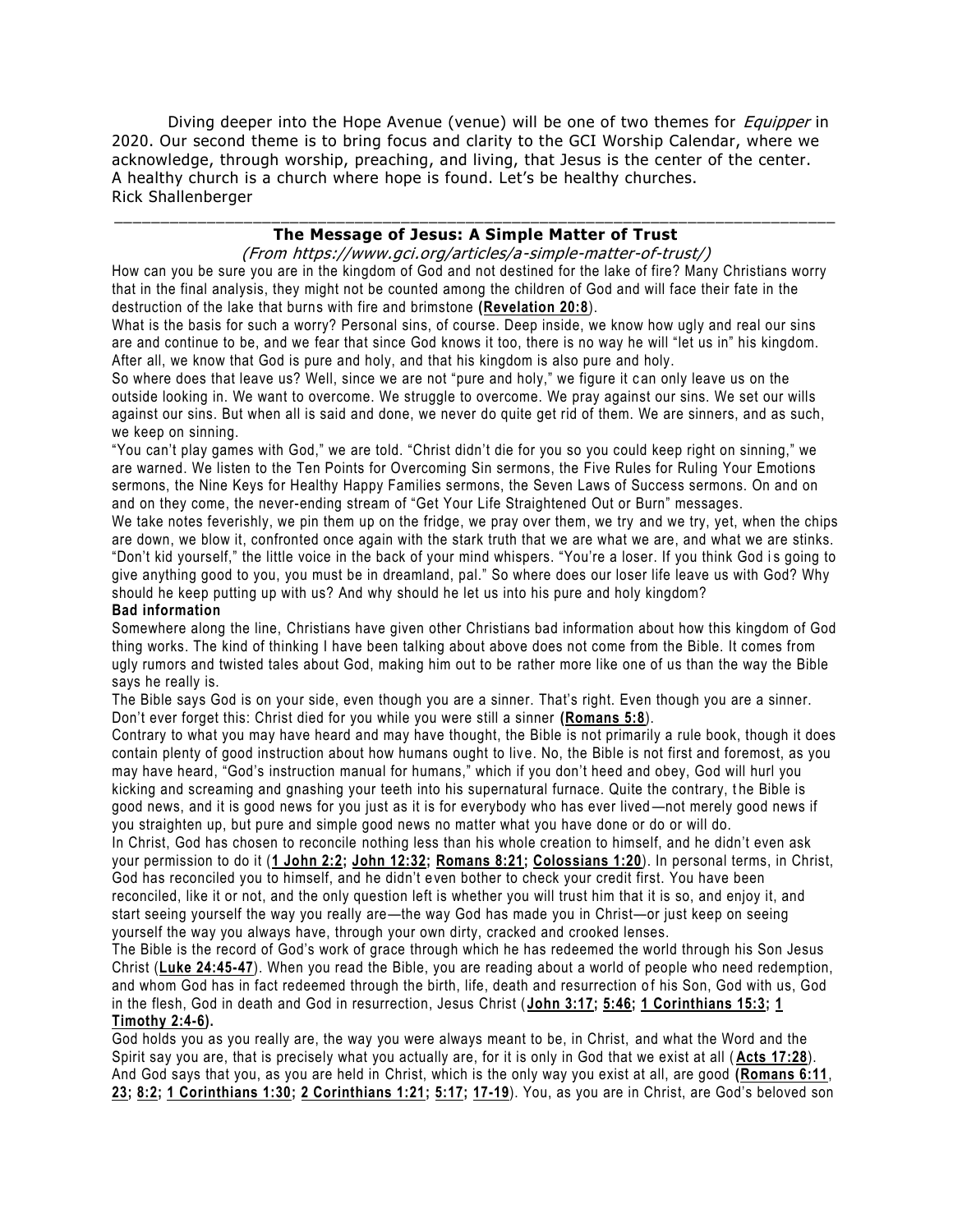(males and females alike) in whom he is well pleased. That is true, whether you want to believe it or not. It is true precisely because God says it is, and what God says is, is.

#### **No strings attached**

So what room is there for worry about our salvation? There is no room for worry. Remember, it is for Christ's sake that we are accounted worthy before God. Without Christ, we are dead meat. With him, we are full members of God's family. When he touched the rotting corpse of our loser life, he healed it completely and made us his own. He made us, in him, the beloved children of God (**[John 1:12;](https://biblia.com/bible/niv/John%201.12) [Galatians 3:26](https://biblia.com/bible/niv/Gal%203.26)**). Being "good" doesn't cut it never did and never will. There is only one ticket into the kingdom of God—trusting in Jesus Christ.

The kingdom of God is free, absolutely free, with no strings attached. You enter it by trusting God to give it to you. You cannot get in with spiritual merit badges. You cannot buy a ticket. All you can do is walk right through the front door by trusting the Giver of the gift to do exactly what he promised —to give you his kingdom (**[Luke](https://biblia.com/bible/niv/Luke%2012.32)  [12:32;](https://biblia.com/bible/niv/Luke%2012.32) [Galatians 2:16](https://biblia.com/bible/niv/Gal%202.16)**).

### You don't have to worry about the cost; it has already been paid **[\(Romans 5:9;](https://biblia.com/bible/niv/Rom%205.9) [Revelation 1:5](https://biblia.com/bible/niv/Rev%201.5)**). You don't have to worry about how to dress; he will give you an outfit. You don't have to worry about what to say or do when you get inside; he will show you. You don't have to be anybody special, do anything special, pass any test, fit any profile or win any drawing.

It's free. God wants you there. The invitation is platinum-plated real, from God himself. And yes, he knows you are a rat. He took care of that. To him (and he is the One who decides), you are in fact not a rat any more, even though he knows you still act like one. "In this is love, not that we loved God but that he loved us and sent his Son to be the atoning sacrifice for our sins" (**[1 John 4:10](https://biblia.com/bible/niv/1%20John%204.10)**, New Revised Standard Version throughout).

The initiative in all this is God's, not ours. It depends on him, not on us. He is the author and the finisher of our faith ([Hebrews 12:2](https://biblia.com/bible/niv/Heb%2012.2)). Our part is to believe and accept, and that's it. This is not a "Thanks for everything, Jesus. I'll take it from here" arrangement. No, it is only Jesus, Son of the Father Almighty, with no help from us, from start to finish. You can take it or you can leave it, but there is not one thing you can add to it. If you try, you'll wind up like the fool who sneaked into the banquet wearing his own filthy rags instead of the free wedding garment provided by the King (**[Matthew 22:12](https://biblia.com/bible/niv/Matt%2022.12)**).

"But God proves his love for us in that while we still were sinners Christ died for us" ( **[Romans 5:8](https://biblia.com/bible/niv/Rom%205.8)**). "Trust me," God says. "You're in. You don't have to do anything except trust me. The wedding banquet of the Lamb is totally free to you. I have already paid the bill. Now it is time to celebrate. Come on in. Don't bring anything. Everything is provided."

#### **It's still about grace**

By now, some Christians are very angry with me. "You are taking this grace thing too far," they are thinking. "God wants a changed life, not just some easy believism. God is not going to just let in anybody who believes. These sinners have got to prove the genuineness of their belief by living right."

They mean, of course, prove it by living right to the satisfaction of the "godly" people in the church, namely them, because sinners certainly have nothing to prove to God. Jesus died for sinners while they we re still sinners. He knows what sinners we are, and he also knows what sinners the "you're taking this grace thing too far" people are. That is why we all need grace. It is why the Son of God died for us, and it is why salvation comes by grace. Regardless of our neurotic need to vindicate ourselves, we are sinners, and left to ourselves, we have no hope. Even if salvation were based on performance, which it isn't, our little doodle -bug mound of righteousness could never begin to measure up to our Himalayan mountain range of sinfulness.

Still, we don't like to admit that we are dead to sin. We desperately look for ways to feel that we are not quite as bad as we really are. After all, we don't blow up at our family every day. We don't look at pornography all the time. We don't gossip in every conversation. We aren't really bad persons, we just slipped up under pressure. We aren't really liars, we just shaded the truth a little. We only envy certain people. We are only greedy about some things. We are only inconsiderate, or selfish, or rude, or arrogant, or mean, or callous or pigheaded (et cetera ad infinitum on and on) sometimes.

But when it comes to the sins of others, now that's a different matter entirely. There are some sins that we holy righteous folk just cannot and will not abide. Today it is especially vogue not to abide "those people" who get abortions, "those" homosexuals and "those" fornicators. Well, on second thought, it seems we can abide the fornicators a whole lot better than we can abide the homosexuals.

Of course, our holy intolerance for certain kinds of sinners whom we find more disgusting than ourselves extends to most anybody who does most anything that we don't like. We want rules for others, to keep them in line, and we even want rules for ourselves, to keep us in line (as long as we can keep secret our breaking of them). We feel we have got to find a way not to be as bad as we suspect we might be, and keeping some rules and doing some good deeds are great ways to make ourselves feel that we are not as big a sinner as we really are.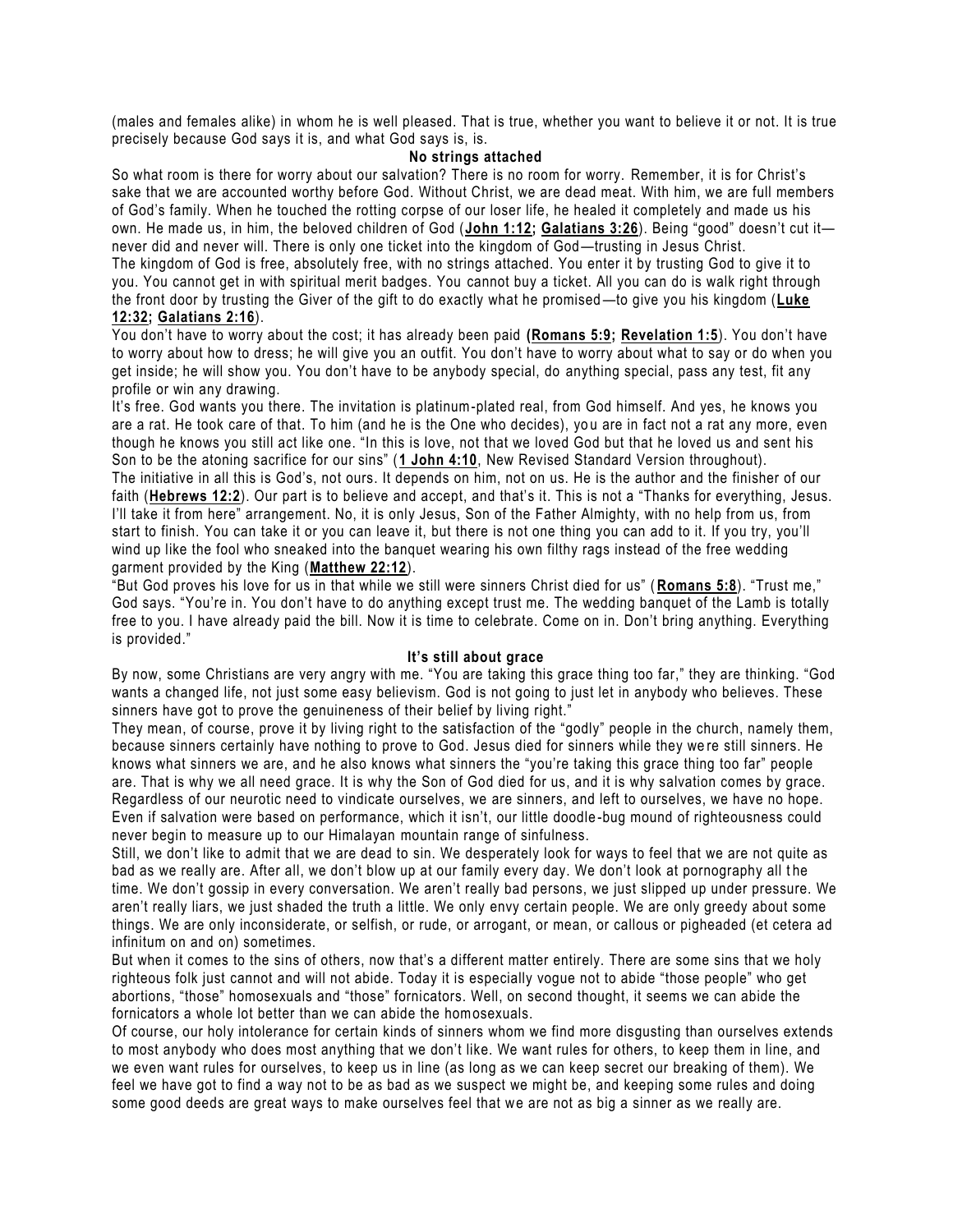We have such a hard time accepting and admitting that we are hopeless sinners who could never climb out of the sin pit in a million years. We are dead to sin, pure and simple, but we keep telling ourselves, to pl acate our consciences, that we can somehow, someday, actually put all this sin out of our lives.

It ain't gonna happen, neighbor. Work at it all you want, as hard as you want, and you will still be in the sin pit on the day you die. The only thing that will get you out of it is being raised with Christ, and that has already

happened (**[John 5:25;](https://biblia.com/bible/niv/John%205.25) [Colossians 1:13-14;](https://biblia.com/bible/niv/Col%201.13-14) [3:1;](https://biblia.com/bible/niv/Colossians%203.1) [Romans 6:11](https://biblia.com/bible/niv/Rom%206.11)**). But you can't live like it and enjoy the fruit of it if you refuse to believe it.

The only thing that matters is trusting God that his word is true—for Christ's sake he has erased all sin, including yours, and removed every record of your guilt forever. He has officially declared you not guilty, free to go, and he has closed the courthouse. You can believe that, you can trust him, you can lay down your burden and take your rest in him (**[Matthew 11:28-30](https://biblia.com/bible/niv/Matt%2011.28-30)**).

Or, of course, if you are hell-bent on it, you can go right on trying to prove yourself worth saving by striving in all the typical ways to make yourself a better person. (That makes it easier for you to condemn others, too.) If you like that kind of life, you can have it. God will grieve for you, but he gives you the freedom to choos e to be a fool, if you want it.

# **Faith is not a work**

At this point there is something important that we need to say about faith, too. You are not saved by faith, but by God's grace. That means God is not even measuring the quality and quantity of your faith. You are not saved by trusting in your faith; you are saved by God for Jesus' sake. You are saved because God loves you and because he is good, not because you have faith. Faith comes in so that you can actually believe that what God says is true and actually enjoy the gift you have already been given.

There is no earning, no merit, in your trust. Don't think faith is the price tag of salvation. It is not. Faith is simply trusting God that his gift to you, which is still invisible in the tangible world, is in fact more real than anything you can physically touch or see and is really yours just because he says so. You can receive it or refuse it; either way, it is no less real, and it is no less a free gift. Faith simply enables you to enjoy the gift he has given you. You don't have to have some certain kind of faith. You don't have to have some emotional experience. You don't have to feel an overwhelmingly deep love, or intense remorse, a surge of power or a wave of peace. You don't need anything at all. Just trust God. Just believe him.

Faith means belief. It doesn't mean breathless, tearful, supercommitment. It just means believe God and quit worrying about whether you are going to "make it into the kingdom"—you already have (**[Romans 5:1](https://biblia.com/bible/niv/Rom%205.1)**). Christ has qualified us (**[Colossians 1:12](https://biblia.com/bible/niv/Col%201.12)**).

# **Receiving the gift**

No analogy is perfect, but let's pretend for a minute that someone you h ave heard is trustworthy walks up to you and hands you a check for a million dollars. He tells you that it is a gift, no strings attached, and that it is all yours. Now, you can either believe the benefactor and take the check straight to the bank and depo sit it in your account, or you can figure he is a nut and throw the check in the trash. I suppose you could even decide that you'd rather make your own money and haughtily refuse to take his charity. You could even spit in his eye if you felt especially offended by his generosity, especially if his gift offended your sense of personal dignity by making it look like you were a loser who actually needed the money.

But to get to the point, when your benefactor hands you the check with your name on it, you don't have to dance a jig to make it actually become yours. You don't have to go to his house and wash his windows. You don't have to start pleading with him to forgive all the financial mistakes you have made in your life and shed tears. You don't have to do anything. A hearty thank you would be nice, but you already have the check. It is yours. All that is left to do is to believe that the benefactor wasn't lying and that the check is good, and in that belief, take it to the bank and deposit it in your account.

God has forgiven your sins and given you a ticket to his kingdom. If he were to wait to see if you would believe before he decided to give you the gift, then it would no longer be a gift; it would be a reward for the act of believing. But that is not how God works it.

Our faith does not affect one way or the other whether God gives us the gift. He has already given it. The only thing faith affects is whether we can enjoy the gift we have already been given. We can let it sit unused and unenjoyed, or we can pick it up and embrace it and kiss it and laugh and enjoy it to the hilt, praising and thanking him forever. Either way, it is still ours, given to us by God absolutely free with no strings attached and no requirements at all.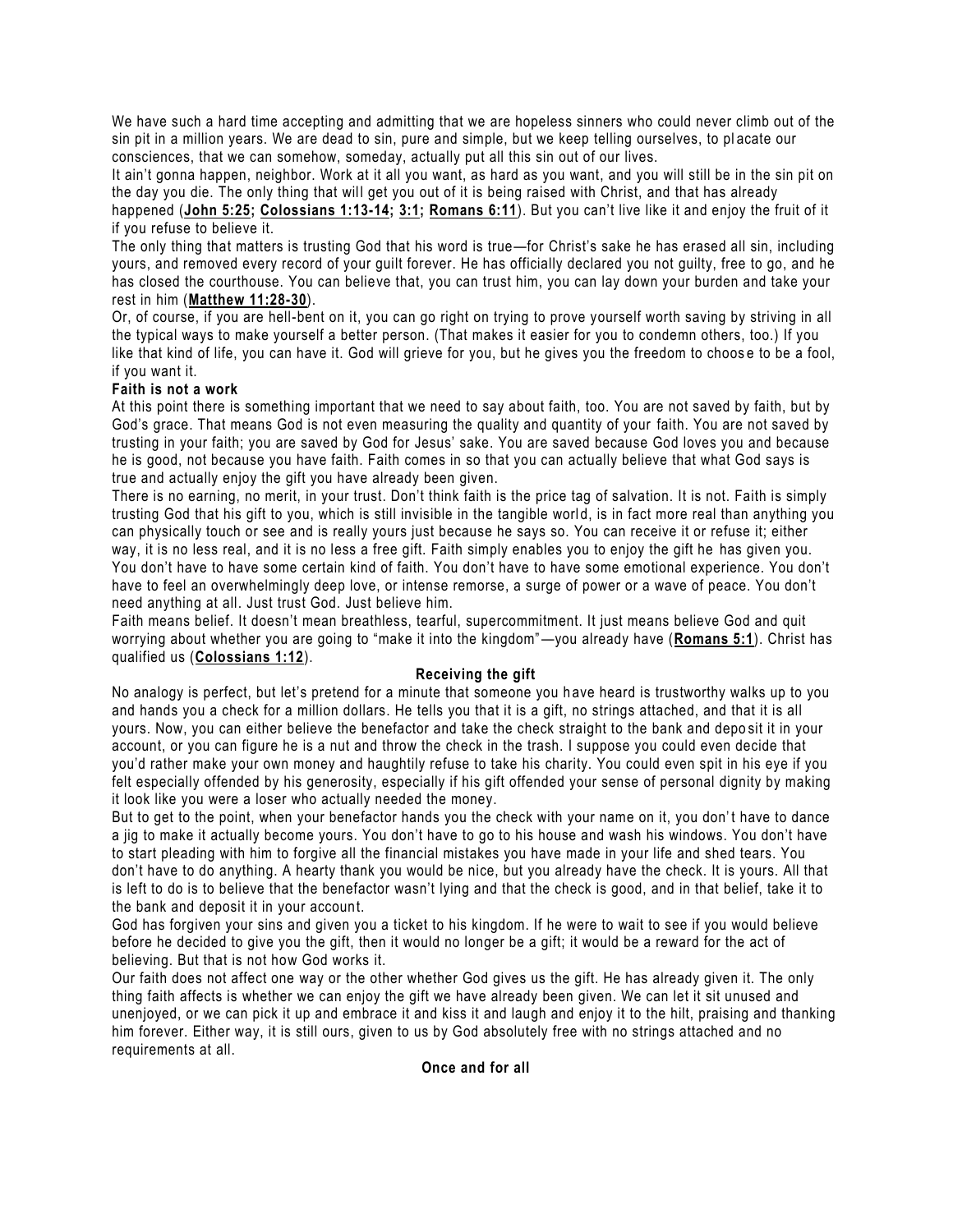We do not have to ride the never-ending merry-go-round of trying to strain up enough faith or work up enough good deeds, or overcome enough sins in order to induce the God of our nightmares to finally say "Yes" to us in the judgment. We couldn't pay for this gift if we lived a million lifetimes. It is a gift.

Imagine a man thinking that he can make the Pacific Ocean wetter by adding a thimbleful of water to it and you have a small idea of how realistic it is to think we could actually bring anything to the table to sweeten the deal. (Actually, on second thought, it might be more like adding a thimbleful of arsenic to the Pacific Ocean, but let's not quibble over the relative quality of our good deeds.)

The Father of Jesus is not the God of the rumor mill, the God of our nightmares, who makes his list and checks it twice to see if we've been naughty or nice. The Father of Jesus is the God of pure grace. He is the One who dealt with all human sin, once and for all, through the Messiah Jesus who redeeme d Israel and the whole world from sin through his own death and resurrection. "Believe in me and live," he says. "Get off the merry -go-round. It's not getting you anywhere but deeper in the hole."

"For by grace you have been saved through faith, and this is not your own doing; it is the gift of God—not the result of works, so that no one may boast. For we are what he has made us, created in Christ Jesus for good works, which God prepared beforehand to be our way of life" (**[Ephesians 2:8-10](https://biblia.com/bible/niv/Eph%202.8-10)**).

#### **New in Christ**

You can't get salvation by works. We all at least give lip service to that. So why do we keep acting like we can? Why do we keep worrying we may have lost salvation every time we sin? Salvation does not come by works. It comes purely by grace, and we can pick it up and drink it down and enjoy it forever if we simply trust God, who justifies, guess who, the ungodly (**[Romans 4:5](https://biblia.com/bible/niv/Rom%204.5)**).

He has made us righteous his way, in Christ, not our way, by our latest set of good deeds. The good works we are created for? They are good works in Jesus Christ. They are not our good works. We are what he has made us. He has made us something we were not before—he has made us new creatures in Christ.

We are strengthened in our inner being with power through his Spirit ( **[Ephesians 3:16](https://biblia.com/bible/niv/Eph%203.16)**). Christ dwells in our hearts through faith (v. 17), not in ways that are open and obvious. He himself works within us to do anything and everything of worth and value (v. 20). He makes us what we really are in him, God's own children, and that in spite of ourselves. Remember, he justifies the ungodly, and ungodly is all we would ever be without him.

#### **Confident about the judgment**

John writes about having confidence in the judgment (**[1 John 4:17](https://biblia.com/bible/niv/1%20John%204.17)**). So, what do we need to do to be confident about the judgment? Only to believe the promise of God (5:1, 5)! Only to trust the Lord both to save us and to give us his righteousness in Christ (**[Romans 3:21-26](https://biblia.com/bible/niv/Rom%203.21-26)**). Only to give him our fears and anxieties and rest in his sure word. Peter wrote: "Cast all your anxiety on him because he cares for you" ([1 Peter 5:7](https://biblia.com/bible/niv/1%20Pet%205.7)).

And care for us he does. Paul described in **[Romans 8:32-35](https://biblia.com/bible/niv/Rom%208.32-35)** the unshakable faithfulness God has for us: "He who did not spare his own Son, but gave him up for us all—how will he not also, along with him, graciously give us all things? Who will bring any charge against those whom God has chosen? It is God who justifies. Who is he that condemns? Christ Jesus, who died—more than that, who was raised to life—is at the right hand of God and is also interceding for us. Who shall separate us from the love of Christ?" Nothing can separate us from the love of God in Christ Jesus our Lord (v. 39).

"If we confess our sins, he who is faithful and just will forgive us our sins and cleanse us from all unrighteousness" (**[1 John 1:9](https://biblia.com/bible/niv/1%20John%201.9)**). When we confess our sins we are acknowledging that we are sinners in need of Christ's righteousness. Why confess such a need unless we trust him to forgive and cleanse, unless we believe him, unless we joyfully accept his free grace?

Confession itself merits us nothing, of course. It is merely a means of expressing trust in God who has already freely forgiven sinners for the sake of his Son. It is the means by which we actually pick up the free gift of forgiveness and take it home with us. It is like the tax collector and the Phar isee in the parable who went into the temple to pray (**[Luke 18:10](https://biblia.com/bible/niv/Luke%2018.10)**). The Pharisee prayed about all the good things he was doing, but the tax collector said, "Father be merciful to me, a sinner." Jesus said the tax-collecting sinner went away clean.

Do you see what is happening? The law- abiding Pharisee was seeking purity in the things he could do. But there is only one who is pure—Jesus Christ. The only way to be pure is to be in Christ, a nd to be in Christ is God's gift, freely given to anybody who trusts him for it.

The tax collector trusted God for mercy and got it. The Pharisee didn't need to trust God for mercy, he figured, because his deeds were, he believed, already pure. He did not, he figured, need to stand in the beggars' line for mercy with the likes of the tax collector. So, he wouldn't receive from God what God has, through Christ, already done for him.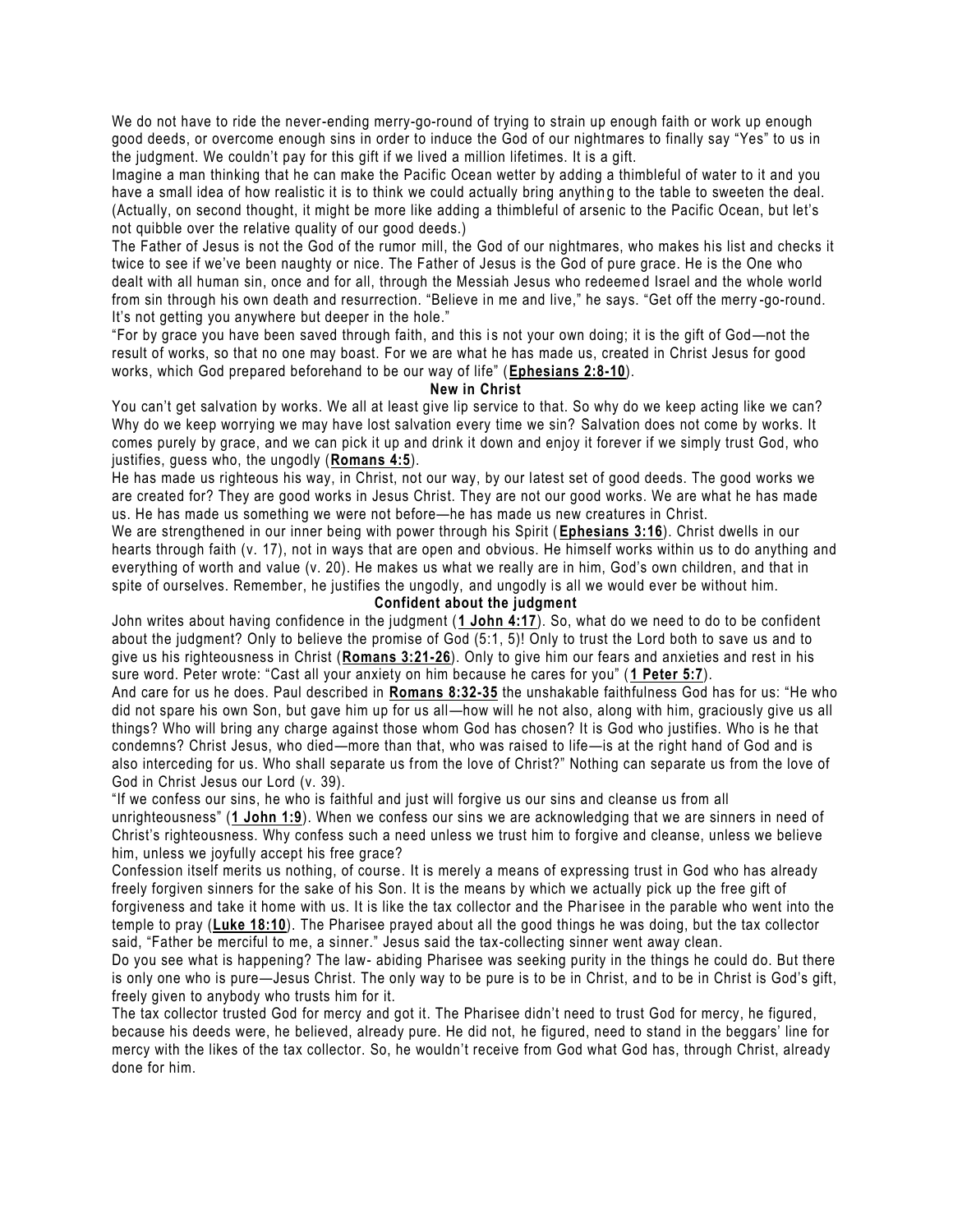We cannot be pure by acting pure. We cannot be pure by acting impure. We can be pure only by trusting in God who saves sinners. The only thing a person has to be to get into the kingdom of God is a sinner (and everybody is a sinner) who trusts God to wipe the record clean.

God says he has already done that in Christ (**[1 John 2:2](https://biblia.com/bible/niv/1%20John%202.2)**). God says cleansed sinners have Christ's righteousness attributed to them. God says, "Trust me. It's taken care of. You don't need to justify yourself. You don't need to punish yourself. You don't need to qualify. You don't need to clean up your act. Just trust me. I have taken care of everything. Trust me."

Righteousness does not come by trying to be good (you are not and cannot be good by trying). Righteousness comes by believing the word of God, which declares you righteous for the sake of Christ, who became sin for us all, so that sin could be defeated and our wickedness fixed.

Whatever Jesus takes upon himself gets sanctified, cleansed and saved. He took our sinful wicked minds on himself. That is how we get fixed—not by trying real hard to be good. We can believe it and begin living in the joy of the light, or we can scoff at it and keep right on being miserable sourpusses wallowing in the dark.

Either way, it has been done for us without our help. The heart that has some inkling of how desperate is its need is the heart that is inclined to seize the truth. The gospel is not good news for good, decent folks; it is good news for wretched sinners.

People who consider themselves good, decent folks are not inclined to stand in the soup line for free salvation next to rag-tag spiritual underachievers. They prefer the special entrance for the spiritually well -to-do who have properly purchased tickets in the special VIP section. Only one prob lem: Their tickets are frauds, and at this banquet, everybody sits in the VIP section.

#### **God at work**

Believe it or not, we can trust God to transform us into the image of Christ. It is the Holy Spirit who does the sanctifying work of chiseling off the lifetime of sinful habits and attitudes and thinking, not us. It is the Spirit who transforms us from the inside out (**[Romans 8:11](https://biblia.com/bible/niv/Rom%208.11)**). Some of that is painful and hard, but it is also liberating an d joyous and exciting, because through it we come to know and love Christ more intimately and look forward to his appearing with greater anticipation and hope. It is Christ who brings our lives into harmony with the reason we were created, to bring glory to God, to love him and, in him, to love the fellow humans he created.

In case you haven't noticed, even after we come to faith in Christ, we still struggle with sin. But what the gospel declares to us is that we do not ever have to fear that we "might not make it." There is no need to worry that we don't "measure up." We can rely on the Word of God. We can believe the promise.

We can accept God's love and rest in his Word with the assurance that we are saved from our sins, that we belong to him and that he won't lose us (**[Romans 8:1](https://biblia.com/bible/niv/Rom%208.1)**). We can rest in his promise that in Christ we stand with God right now, and that we will continue to stand with him when Christ comes.

We can rest securely in his love, knowing that we are forgiven, and that even though we still often lose our struggles with sin, our saved condition in Christ with God is never in jeopardy, because Christ and Christ alone is both the Author and the Finisher of our faith (**[Hebrews 12:2](https://biblia.com/bible/niv/Heb%2012.2)**).

That is why Jesus, who knows all about such things, calls this stuff good news. Because it is. And that is why this cannot be said enough: Don't let anyone deceive you into thinking that the gospel spells doom for you because you haven't cleaned up your act. They haven't cleaned up theirs either, but that's not the point. The point is this: Jesus Christ came to save sinners, and Sinners R Us. Believe it; it's the gospel truth.

# **One more thing**

There is one more thing we need to discuss. You have probably heard someone say something like this: Jesus died for your past sins, not for your future sins. Wrong! Jesus died for all sins —past, present and future. Remember, when you are in Christ, God does not even count your sins against you (**[Romans 4:6-8;](https://biblia.com/bible/niv/Rom%204.6-8) [8:1](https://biblia.com/bible/niv/Romans%208.1)**). Now does that sound so antinomian, so law-doing-away-with, that you can't swallow it? Does such talk make you afraid that people might run out and sin all they can and not worry about their salvation? If it does, you are not alone.

The notion of such powerful and absolute grace as God declar es he gives to everyone who trusts him simply scares us silly. It runs so counter to all our notions about just desserts and fairness and plain old common decency that we just can't bear to see it in all its naked glory. We feel we just have to tone it dow n a little or it will get completely out of hand.

Two things must be said. First, this unvarnished, raw and universal grace is real; it is God's own grace; and it is already a fait accompli. So whether it bugs the daylights out of you or not, you might as well get used to it, because there is no other ball game in town.